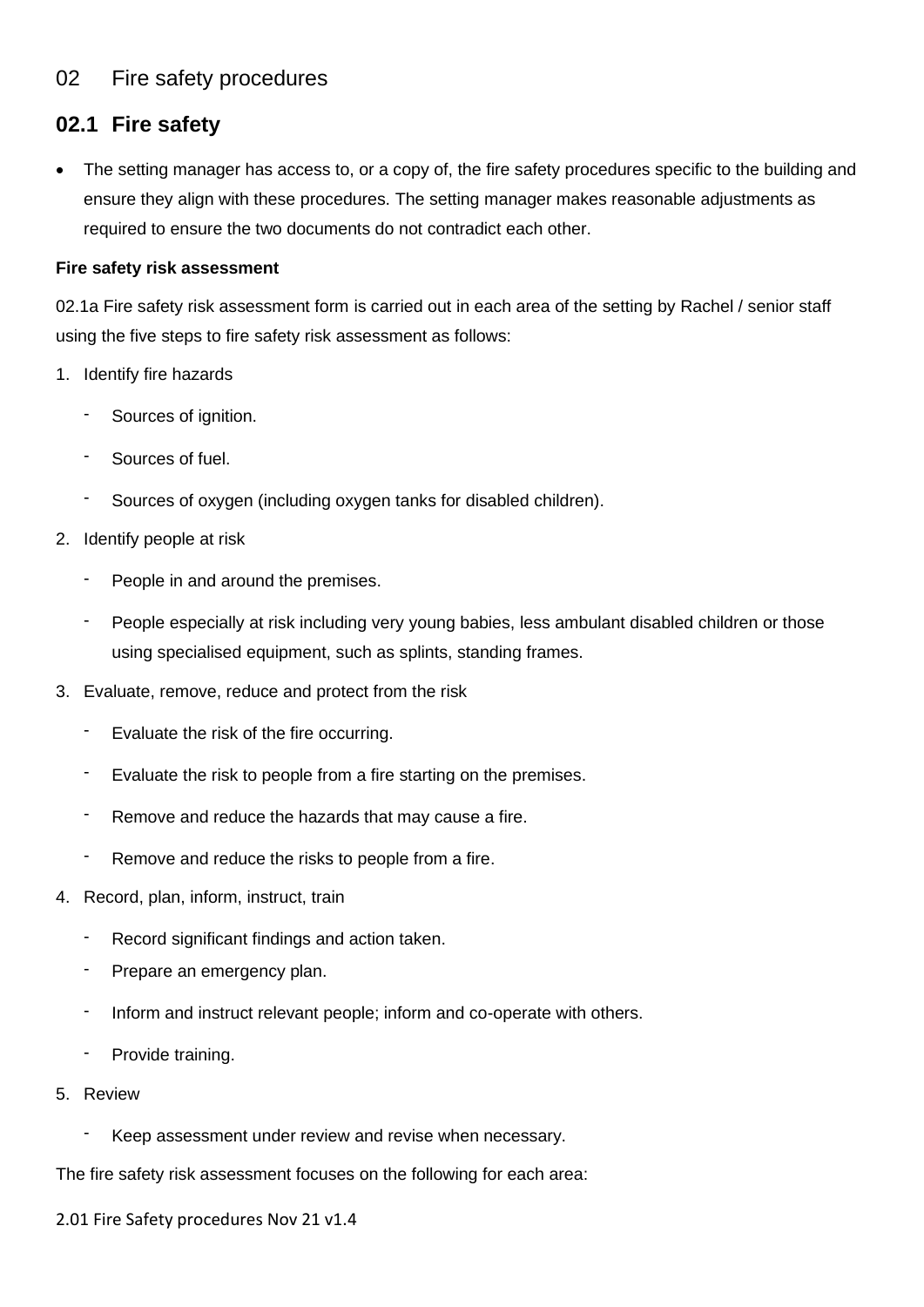- Electrical plugs, wires, sockets.
- Electrical items.
- Gas boilers.
- Cookers.
- Matches.
- Flammable materials, including furniture, furnishings, paper etc.
- Flammable chemicals (which are also covered in COSHH).
- Means of escape.
- Any other, as identified.

#### **Fire safety precautions include:**

- All electrical equipment is checked by a qualified electrician annually.
- Any faulty electrical equipment is taken out of use and recorded as such or condemned (whichever is necessary).
- Plug socket inserts are not used in setting.
- Water and electrical items do not come into contact; staff do not touch electrical items with wet hands.
- All fire safety equipment is checked annually.
- Gas boilers and cookers are checked and serviced annually by a Gas Safe registered engineer.
- If matches are used in the kitchen, they are kept in a drawer.
- Oxygen tanks.

#### **Fire Drills**

- Fire Drills (to include emergency evacuation procedures and lock down) are held at least termly.
- Drills are recorded, including:
	- date of drill
	- staff involved and numbers of children
	- how long it took to evacuate
	- any reason for a delay in achieving the target time and how this will be remedied

#### **Fire precautions**

- Fire exit signs are the green 'running man' signs and are in place and clearly visible.
- Fire exits by doors are those that show a green light at night.

2.01 Fire Safety procedures Nov 21 v1.4